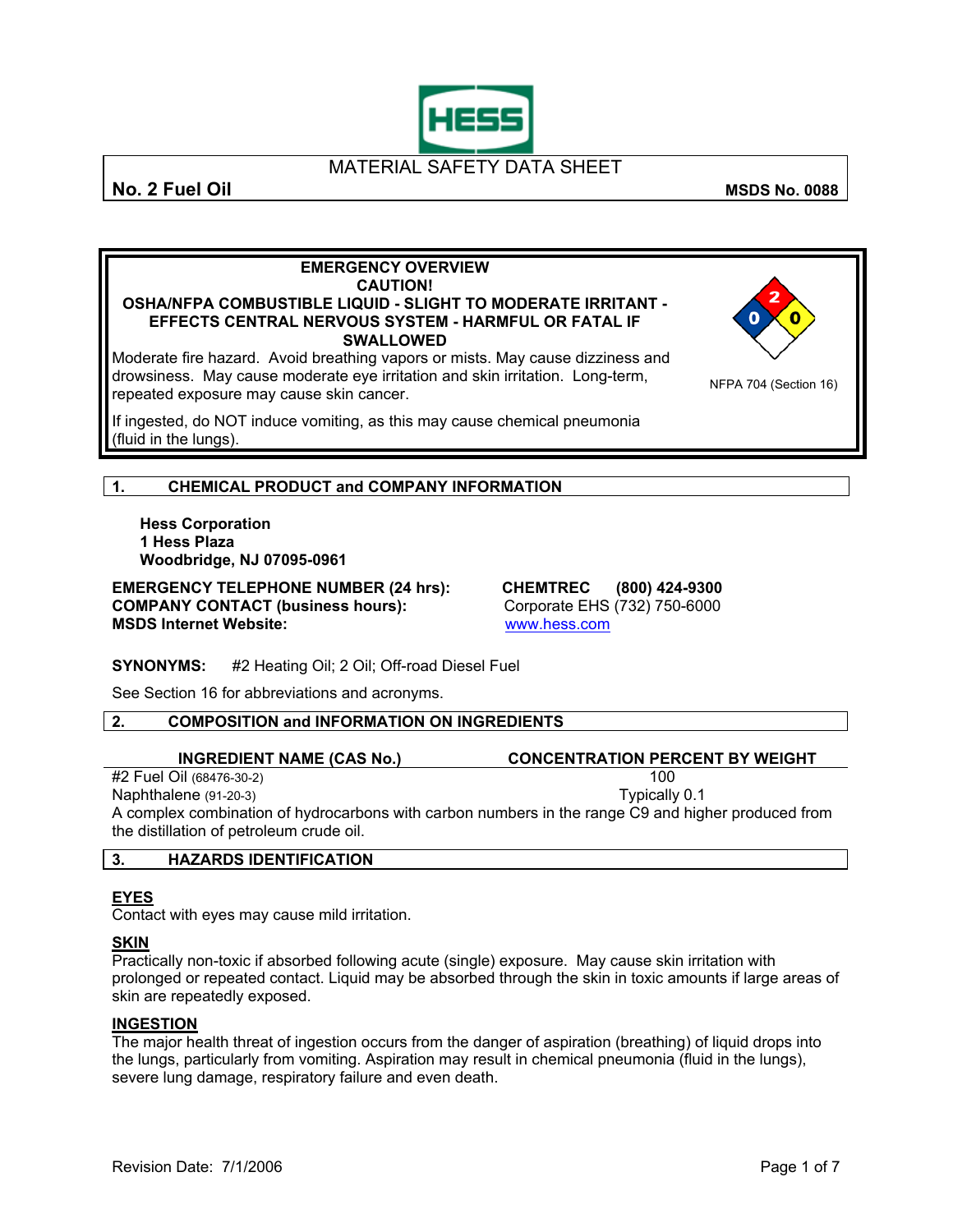

### **No. 2 Fuel Oil MSDS No. 0088**

Ingestion may cause gastrointestinal disturbances, including irritation, nausea, vomiting and diarrhea, and central nervous system (brain) effects similar to alcohol intoxication. In severe cases, tremors, convulsions, loss of consciousness, coma, respiratory arrest, and death may occur.

### **INHALATION**

Excessive exposure may cause irritations to the nose, throat, lungs and respiratory tract. Central nervous system (brain) effects may include headache, dizziness, loss of balance and coordination, unconsciousness, coma, respiratory failure, and death.

**WARNING**: the burning of any hydrocarbon as a fuel in an area without adequate ventilation may result in hazardous levels of combustion products, including carbon monoxide, and inadequate oxygen levels, which may cause unconsciousness, suffocation, and death.

### **CHRONIC EFFECTS and CARCINOGENICITY**

Similar products have produced skin cancer and systemic toxicity in laboratory animals following repeated applications. The significance of these results to human exposures has not been determined see Section 11 Toxicological Information.

### **MEDICAL CONDITIONS AGGRAVATED BY EXPOSURE**

Irritation from skin exposure may aggravate existing open wounds, skin disorders, and dermatitis (rash).

### **4. FIRST AID MEASURES**

### **EYES**

In case of contact with eyes, immediately flush with clean, low-pressure water for at least 15 min. Hold eyelids open to ensure adequate flushing. Seek medical attention.

### **SKIN**

Remove contaminated clothing. Wash contaminated areas thoroughly with soap and water or with waterless hand cleanser. Obtain medical attention if irritation or redness develops.

### **INGESTION**

DO NOT INDUCE VOMITING. Do not give liquids. Obtain immediate medical attention. If spontaneous vomiting occurs, lean victim forward to reduce the risk of aspiration. Monitor for breathing difficulties. Small amounts of material which enter the mouth should be rinsed out until the taste is dissipated.

### **INHALATION**

Remove person to fresh air. If person is not breathing, provide artificial respiration. If necessary, provide additional oxygen once breathing is restored if trained to do so. Seek medical attention immediately.

### **5. FIRE FIGHTING MEASURES**

| 100 °F (38 °C) minimum PMCC         |
|-------------------------------------|
| 494 $^{\circ}$ F (257 $^{\circ}$ C) |
| 0.6                                 |
| 75                                  |
|                                     |

### **FIRE AND EXPLOSION HAZARDS**

OSHA and NFPA Class 2 COMBUSTIBLE LIQUID (see Section 14 for transportation classification). Vapors may be ignited rapidly when exposed to heat, spark, open flame or other source of ignition. When mixed with air and exposed to an ignition source, flammable vapors can burn in the open or explode in confined spaces. Being heavier than air, vapors may travel long distances to an ignition source and flash back. Runoff to sewer may cause fire or explosion hazard.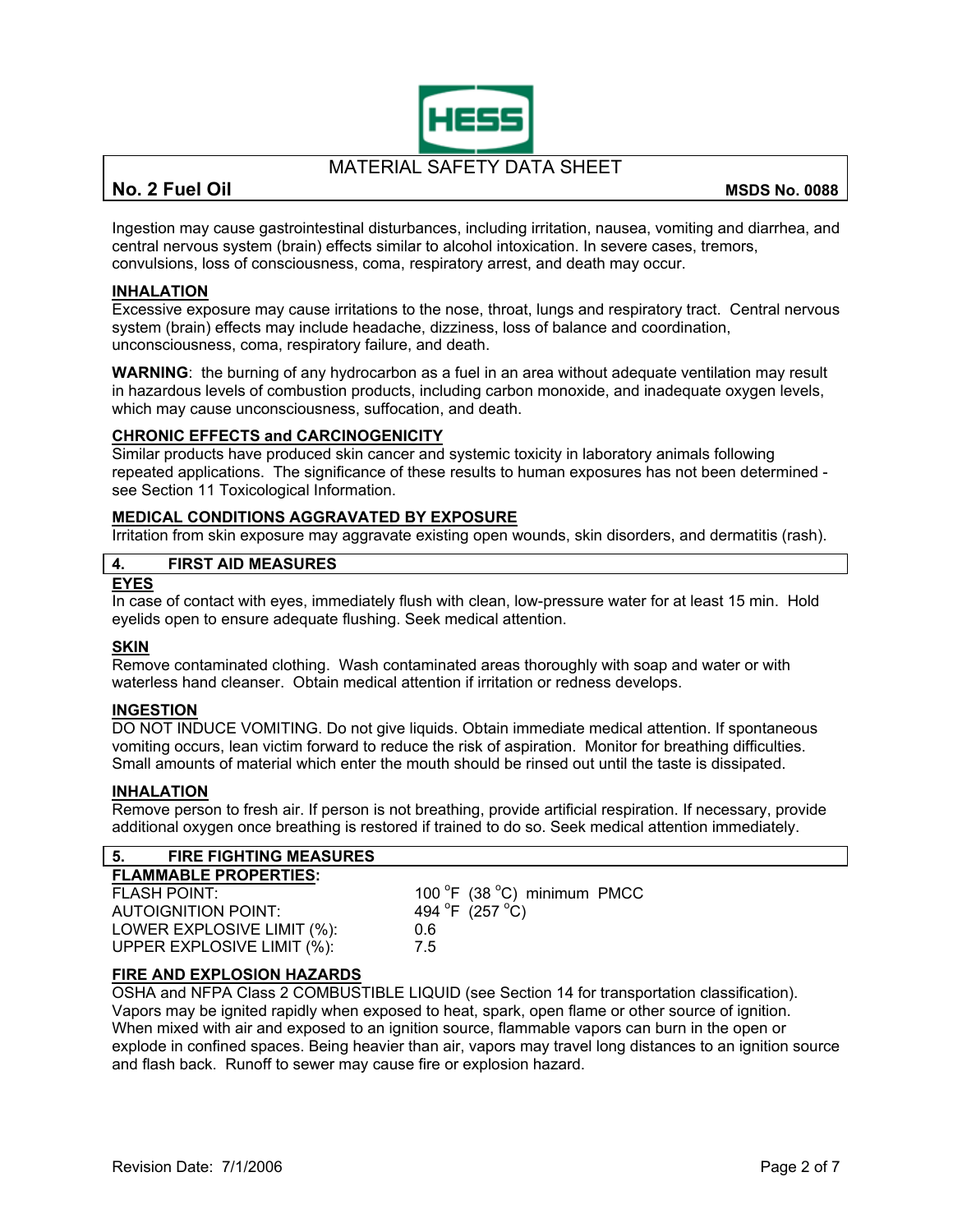

**No. 2 Fuel Oil MSDS No. 0088**

### **EXTINGUISHING MEDIA**

SMALL FIRES: Any extinguisher suitable for Class B fires, dry chemical, CO2, water spray, fire fighting foam, or Halon.

LARGE FIRES: Water spray, fog or fire fighting foam. Water may be ineffective for fighting the fire, but may be used to cool fire-exposed containers.

### **FIRE FIGHTING INSTRUCTIONS**

Small fires in the incipient (beginning) stage may typically be extinguished using handheld portable fire extinguishers and other fire fighting equipment.

Firefighting activities that may result in potential exposure to high heat, smoke or toxic by-products of combustion should require NIOSH/MSHA- approved pressure-demand self-contained breathing apparatus with full facepiece and full protective clothing.

Isolate area around container involved in fire. Cool tanks, shells, and containers exposed to fire and excessive heat with water. For massive fires the use of unmanned hose holders or monitor nozzles may be advantageous to further minimize personnel exposure. Major fires may require withdrawal, allowing the tank to burn. Large storage tank fires typically require specially trained personnel and equipment to extinguish the fire, often including the need for properly applied fire fighting foam.

See Section 16 for the NFPA 704 Hazard Rating.

### **6. ACCIDENTAL RELEASE MEASURES**

ACTIVATE FACILITY'S SPILL CONTINGENCY OR EMERGENCY RESPONSE PLAN.

Evacuate nonessential personnel and remove or secure all ignition sources. Consider wind direction; stay upwind and uphill, if possible. Evaluate the direction of product travel, diking, sewers, etc. to confirm spill areas. Spills may infiltrate subsurface soil and groundwater; professional assistance may be necessary to determine the extent of subsurface impact.

Carefully contain and stop the source of the spill, if safe to do so. Protect bodies of water by diking, absorbents, or absorbent boom, if possible. Do not flush down sewer or drainage systems, unless system is designed and permitted to handle such material. The use of fire fighting foam may be useful in certain situations to reduce vapors. The proper use of water spray may effectively disperse product vapors or the liquid itself, preventing contact with ignition sources or areas/equipment that require protection.

Take up with sand or other oil absorbing materials. Carefully shovel, scoop or sweep up into a waste container for reclamation or disposal. Response and clean-up crews must be properly trained and must utilize proper protective equipment (see Section 8).

### **7. HANDLING and STORAGE**

### **HANDLING PRECAUTIONS**

Handle as a combustible liquid. Keep away from heat, sparks, excessive temperatures and open flame! No smoking or open flame in storage, use or handling areas. Bond and ground containers during product transfer to reduce the possibility of static-initiated fire or explosion.

Special slow load procedures for "switch loading" must be followed to avoid the static ignition hazard that can exist when this product is loaded into tanks previously containing low flash point products (such as gasoline) - see API Publication 2003, "Protection Against Ignitions Arising Out Of Static, Lightning and Stray Currents."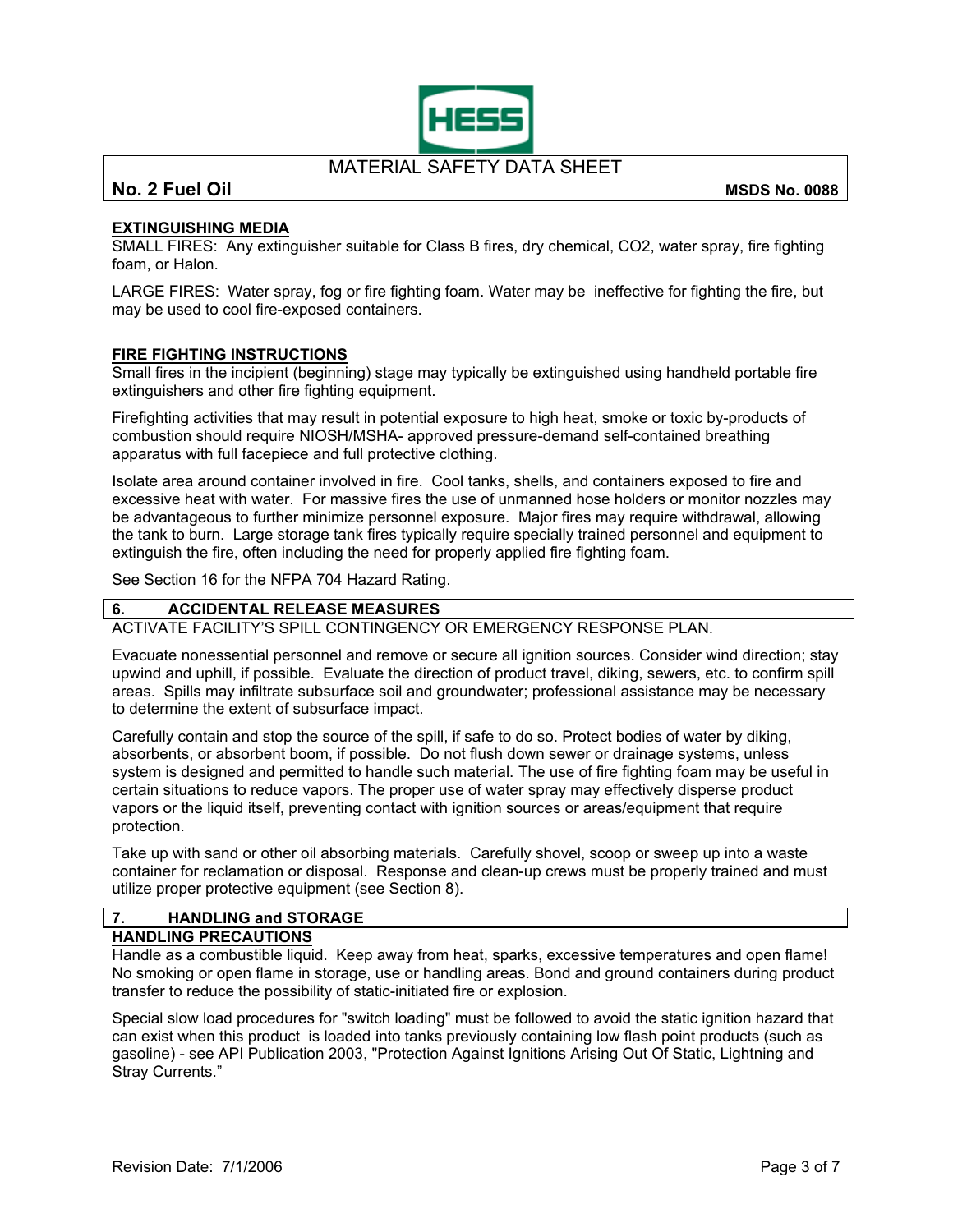

**No. 2 Fuel Oil** MSDS No. 0088

### **STORAGE PRECAUTIONS**

Keep containers closed and clearly labeled. Use approved vented storage containers. Empty product containers or vessels may contain explosive vapors. Do not pressurize, cut, heat, weld or expose such containers to sources of ignition.

Store in a well-ventilated area. This storage area should comply with NFPA 30 "Flammable and Combustible Liquid Code". Avoid storage near incompatible materials. The cleaning of tanks previously containing this product should follow API Recommended Practice (RP) 2013 "Cleaning Mobile Tanks In Flammable and Combustible Liquid Service" and API RP 2015 "Cleaning Petroleum Storage Tanks."

### **WORK/HYGIENIC PRACTICES**

Emergency eye wash capability should be available in the near proximity to operations presenting a potential splash exposure. Use good personal hygiene practices. Avoid repeated and/or prolonged skin exposure. Wash hands before eating, drinking, smoking, or using toilet facilities. Do not use as a cleaning solvent or harsh abrasive skin cleaners for washing this product from exposed skin areas. Waterless hand cleaners are effective. Promptly remove contaminated clothing and launder before reuse. Use care when laundering to prevent the formation of flammable vapors which could ignite via washer or dryer. Consider the need to discard contaminated leather shoes and gloves.

| <b>EXPOSURE CONTROLS and PERSONAL PROTECTION</b><br>-8. |                        |                                               |             |  |  |
|---------------------------------------------------------|------------------------|-----------------------------------------------|-------------|--|--|
| <b>EXPOSURE LIMITS</b>                                  |                        |                                               |             |  |  |
|                                                         | <b>Exposure Limits</b> |                                               |             |  |  |
| <b>Components (CAS No.)</b>                             | <b>Source</b>          | <b>TWA/STEL</b>                               | <b>Note</b> |  |  |
| #2 Fuel Oil (68476-30-2)                                | <b>OSHA</b>            | 5 mg/m <sup>3</sup> (as mineral oil mist) TWA |             |  |  |
|                                                         | <b>ACGIH</b>           | 0.2 mg/m $3$ (as mineral oil) TWA             | A2, skin    |  |  |
|                                                         | <b>OSHA</b>            | 10 ppm TWA                                    |             |  |  |
| Naphthalene (91-20-3)                                   | <b>ACGIH</b>           | 10 ppm TWA / 15 ppm STEL                      | A4. Skin    |  |  |

### **ENGINEERING CONTROLS**

Use adequate ventilation to keep vapor concentrations of this product below occupational exposure and flammability limits, particularly in confined spaces.

### **EYE/FACE PROTECTION**

Safety glasses or goggles are recommended where there is a possibility of splashing or spraying.

### **SKIN PROTECTION**

Gloves constructed of nitrile, neoprene, or PVC are recommended. Chemical protective clothing such as of E.I. DuPont TyChem®, Saranex® or equivalent recommended based on degree of exposure. Note: The resistance of specific material may vary from product to product as well as with degree of exposure. Consult manufacturer specifications for further information.

### **RESPIRATORY PROTECTION**

A NIOSH/MSHA-approved air-purifying respirator with organic vapor cartridges or canister may be permissible under certain circumstances where airborne concentrations are or may be expected to exceed exposure limits or for odor or irritation. Protection provided by air-purifying respirators is limited. Refer to OSHA 29 CFR 1910.134, NIOSH Respirator Decision Logic, and the manufacturer for additional guidance on respiratory protection selection.

Use a positive pressure, air-supplied respirator if there is a potential for uncontrolled release, exposure levels are not known, in oxygen-deficient atmospheres, or any other circumstance where an air-purifying respirator may not provide adequate protection.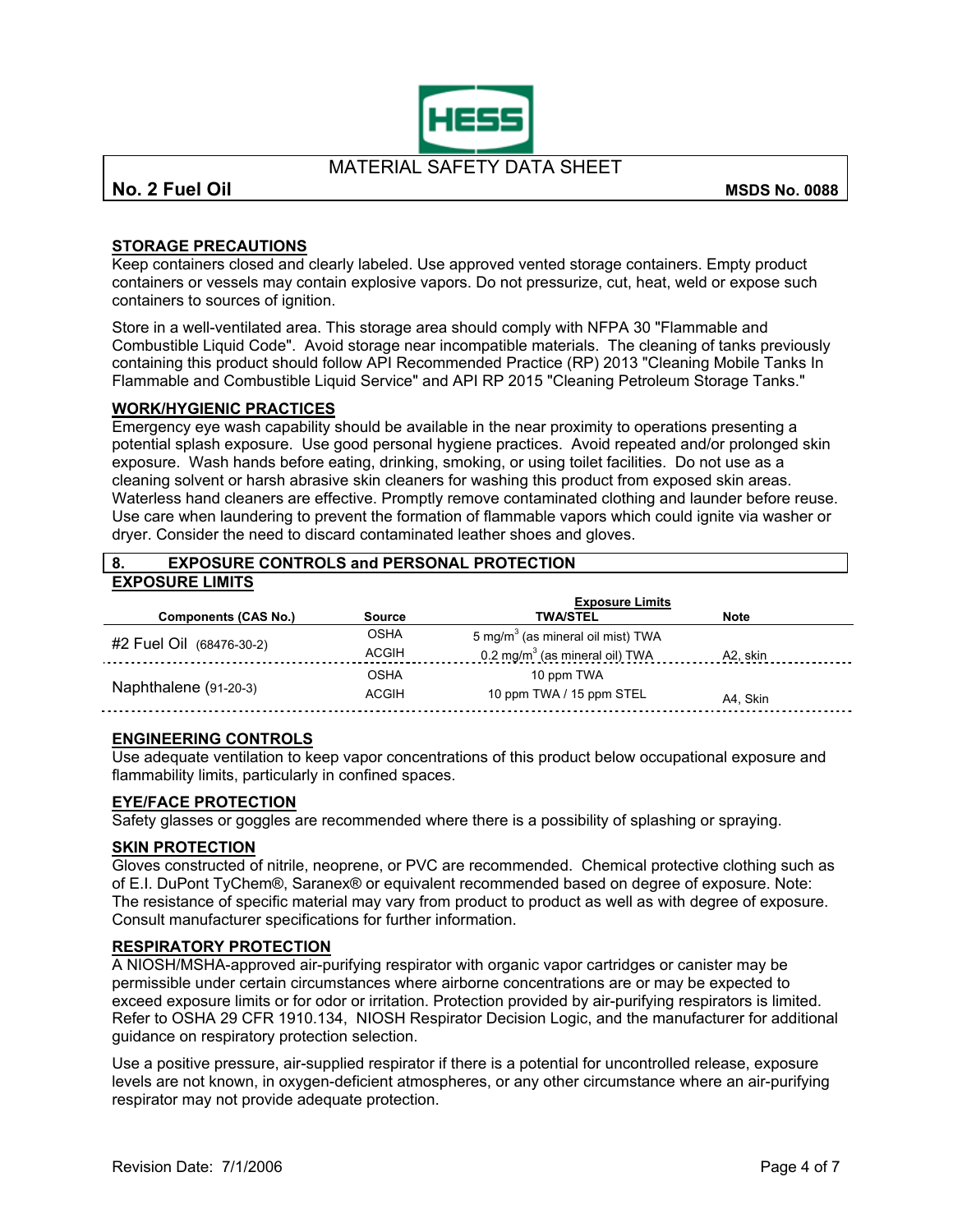

### **No. 2 Fuel Oil** MSDS No. 0088

## **9. PHYSICAL and CHEMICAL PROPERTIES**

### **APPEARANCE**

Red or reddish/orange colored (dyed) liquid

### **ODOR**

Mild, petroleum distillate odor

### **BASIC PHYSICAL PROPERTIES**

**BOILING RANGE:** F  $(171 \text{ to } 371 \text{ °C})$ VAPOR PRESSURE:  $0.009$  psia @ 70 °F (21 °C) VAPOR DENSITY (air = 1):  $> 1.0$ SPECIFIC GRAVITY ( $H<sub>2</sub>O = 1$ ): AP 0.87 PERCENT VOLATILES: 100 % EVAPORATION RATE: Slow; varies with conditions  $SOLUBILITY (H<sub>2</sub>O):$  Negligible

### **10. STABILITY and REACTIVITY**

**STABILITY:** Stable. Hazardous polymerization will not occur

### **CONDITIONS TO AVOID and INCOMPATIBLE MATERIALS**

Avoid high temperatures, open flames, sparks, welding, smoking and other ignition sources. Keep away from strong oxidizers; Viton ®; Fluorel ®

### **HAZARDOUS DECOMPOSITION PRODUCTS**

Carbon monoxide, carbon dioxide and non-combusted hydrocarbons (smoke).

### **11. TOXICOLOGICAL PROPERTIES**

### **ACUTE TOXICITY**

Acute Oral LD50 (rat): 14.5 ml/kg

Acute Dermal LD50 (rabbit): > 5 ml/kg

Guinea Pig Sensitization: negative

Primary dermal irritation: moderately irritating (Draize mean irritation score - 3.98 rabbits) Draize eye irritation: mildly irritating (Draize score, 48 hours, unwashed - 2.0 rabbits)

# **CHRONIC EFFECTS AND CARCINOGENICITY**

Carcinogenic: IARC: NO NTP: NO OSHA: NO ACGIH: A2 Dermal carcinogenicity: positive - mice

Studies have shown that similar products produce skin tumors in laboratory animals following repeated applications without washing or removal. The significance of this finding to human exposure has not been determined. Other studies with active skin carcinogens have shown that washing the animal's skin with soap and water between applications reduced tumor formation.

This product is similar to Diesel Fuel. IARC classifies whole diesel fuel exhaust particulates as probably carcinogenic to humans (Group 2A) and NIOSH regards it as a potential cause of occupational lung cancer based on animal studies and limited evidence in humans.

### **MUTAGENICITY (genetic effects)**

Material of similar composition has been positive in a mutagenicity study.

### **12. ECOLOGICAL INFORMATION**

Keep out of sewers, drainage areas and waterways. Report spills and releases, as applicable, under Federal and State regulations.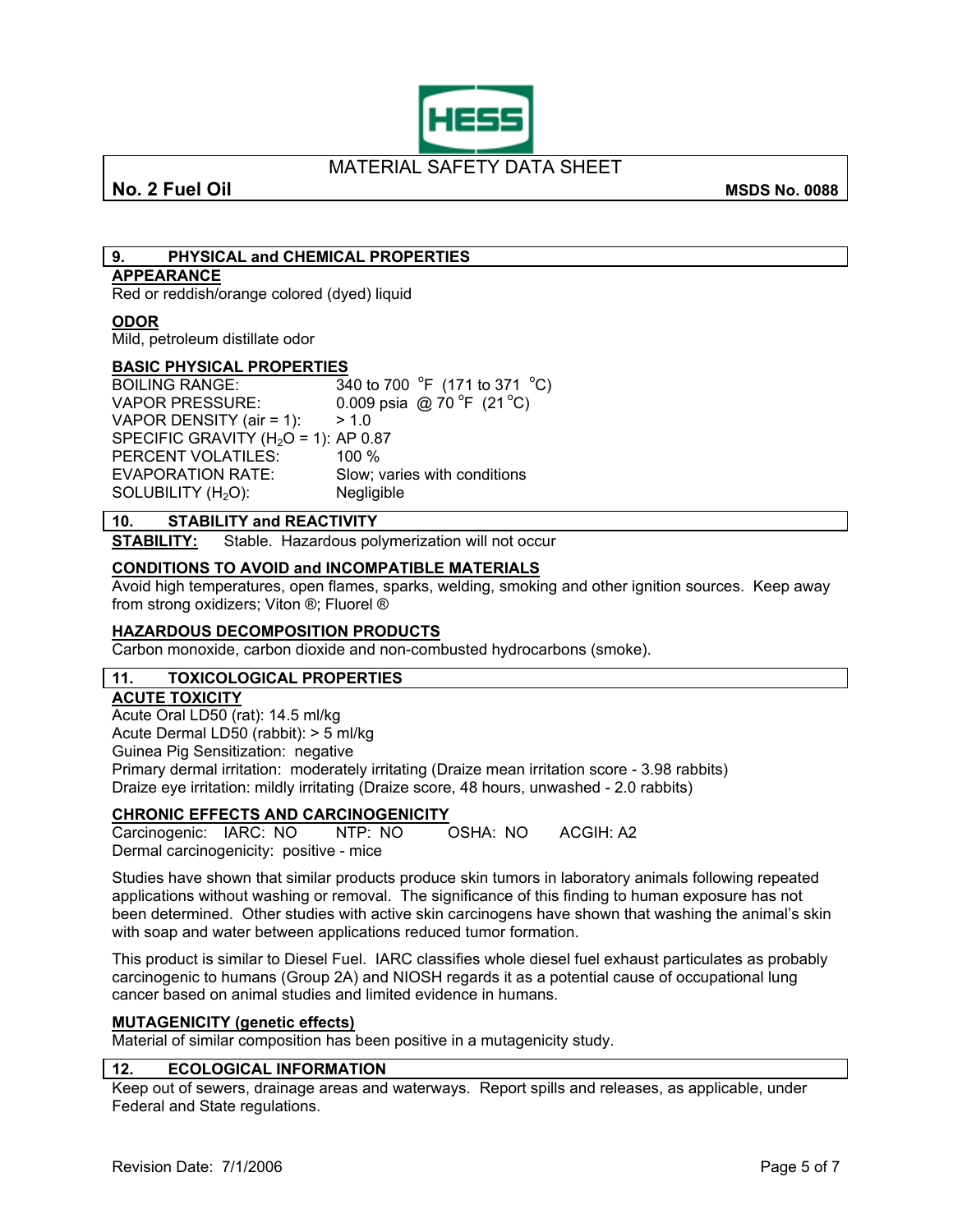

**No. 2 Fuel Oil** MSDS No. 0088

### **13. DISPOSAL CONSIDERATIONS**

Consult federal, state and local waste regulations to determine appropriate disposal options.

### **14. TRANSPORTATION INFORMATION**

PROPER SHIPPING NAME: FUEL OIL, NO. 2 Placard:<br>HAZARD CLASS & PACKING GROUP: 3. PG III HAZARD CLASS & PACKING GROUP: 3, PG III<br>DOT IDENTIFICATION NUMBER: NA 1993 DOT IDENTIFICATION NUMBER: DOT SHIPPING LABEL: FLAMMABLE LIQUID



May be reclassified for transportation as a COMBUSTIBLE LIQUID under conditions of DOT 49 CFR 173.120(b)(2).

### **15. REGULATORY INFORMATION**

### **U.S. FEDERAL, STATE, and LOCAL REGULATORY INFORMATION**

This product and its constituents listed herein are on the EPA TSCA Inventory. Any spill or uncontrolled release of this product, including any substantial threat of release, may be subject to federal, state and/or local reporting requirements. This product and/or its constituents may also be subject to other regulations at the state and/or local level. Consult those regulations applicable to your facility/operation.

### **CLEAN WATER ACT (OIL SPILLS)**

Any spill or release of this product to "navigable waters" (essentially any surface water, including certain wetlands) or adjoining shorelines sufficient to cause a visible sheen or deposit of a sludge or emulsion must be reported immediately to the National Response Center (1-800-424-8802) as required by U.S. Federal Law. Also contact appropriate state and local regulatory agencies as required.

### **CERCLA SECTION 103 and SARA SECTION 304 (RELEASE TO THE ENVIRONMENT)**

The CERCLA definition of hazardous substances contains a "petroleum exclusion" clause which exempts crude oil, refined, and unrefined petroleum products and any indigenous components of such. However, other federal reporting requirements (e.g., SARA Section 304 as well as the Clean Water Act if the spill occurs on navigable waters) may still apply.

### **SARA SECTION 311/312 - HAZARD CLASSES**

| ACUTE HEALTH CHRONIC HEALTH | <b>FIRE</b> | <b>SUDDEN RELEASE OF PRESSURE</b> | <b>REACTIVE</b> |
|-----------------------------|-------------|-----------------------------------|-----------------|
|                             |             | --                                | --              |

### **SARA SECTION 313 - SUPPLIER NOTIFICATION**

This product may contain listed chemicals below the *de minimis* levels which therefore are not subject to the supplier notification requirements of Section 313 of the Emergency Planning and Community Right-To-Know Act (EPCRA) of 1986 and of 40 CFR 372. If you may be required to report releases of chemicals listed in 40 CFR 372.28, you may contact Hess Corporate Safety if you require additional information regarding this product.

### **CALIFORNIA PROPOSITON 65 LIST OF CHEMICALS**

This product contains the following chemicals that are included on the Proposition 65 "List of Chemicals" required by the California Safe Drinking Water and Toxic Enforcement Act of 1986:

**INGREDIENT NAME (**CAS NUMBER) **Date Listed**

Residual Fuel Oil (no CAS Number listed)

### **CANADIAN REGULATORY INFORMATION (WHMIS)**